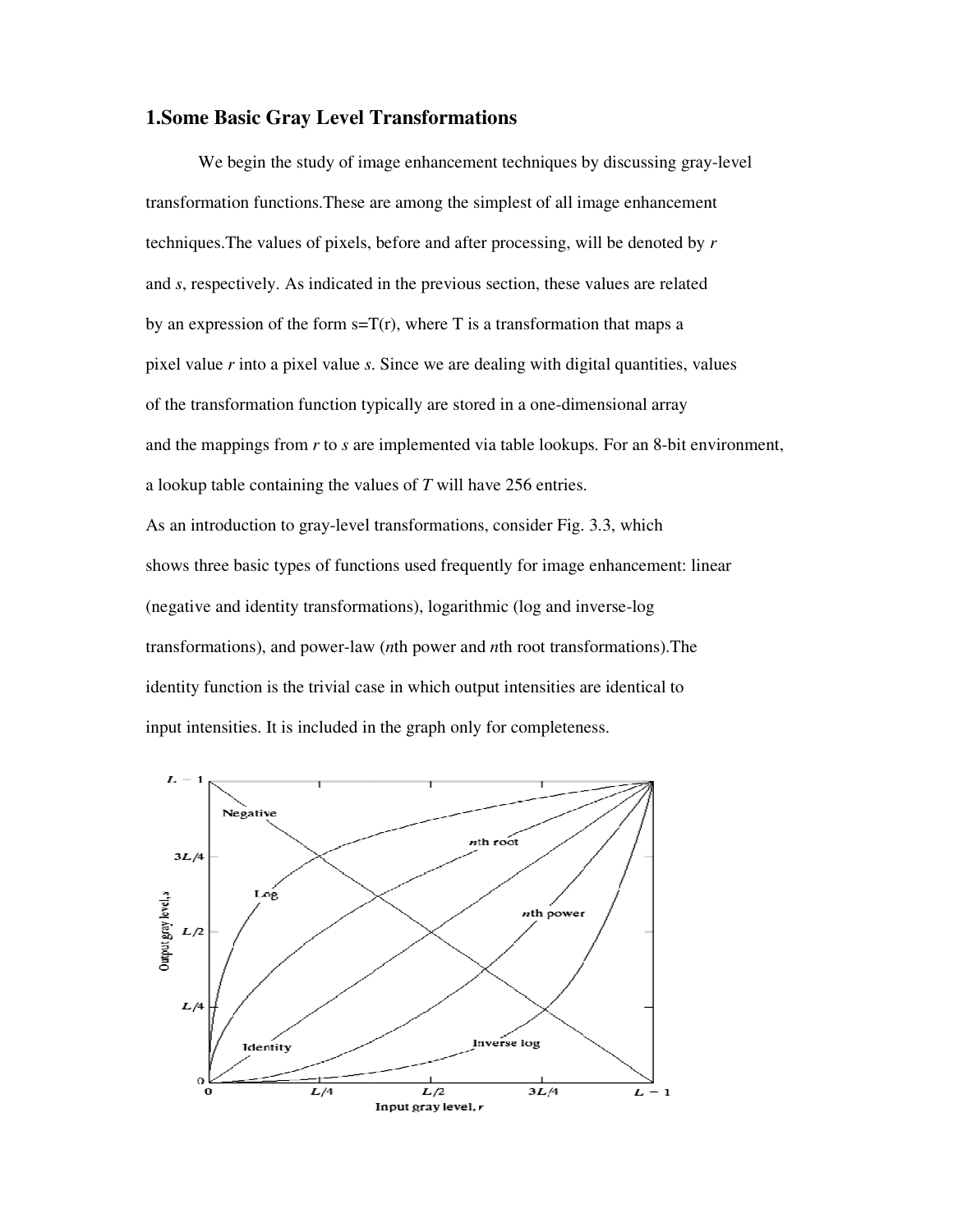#### **Image Negatives**

The negative of an image with gray levels in the range [0,L-1]is obtained by using the negative transformation shown in Figure. 3.3, which is given by the expression

 $s = L - 1 - r$ .



# **Negative Image**

 Reversing the intensity levels of an image in this manner produces the equivalent of a photographic negative. This type of processing is particularly suited for enhancing white or gray detail embedded in dark regions of an image, especially when the black areas are dominant in size. An example is shown in . The original image is a digital mammogram showing a small lesion. In spite of the fact that the visual content is the same in both images, note how much easier it is to analyse the breast tissue in the negative image in this particular case.

#### **Log Transformations**

## $s = c \log (1 + r)$

where  $c$  is a constant, and it is assumed that  $r_0$ . The shape of the log curve in shows that this transformation maps a narrow range of low gray-level values in the input image into a wider range of output levels.The opposite is true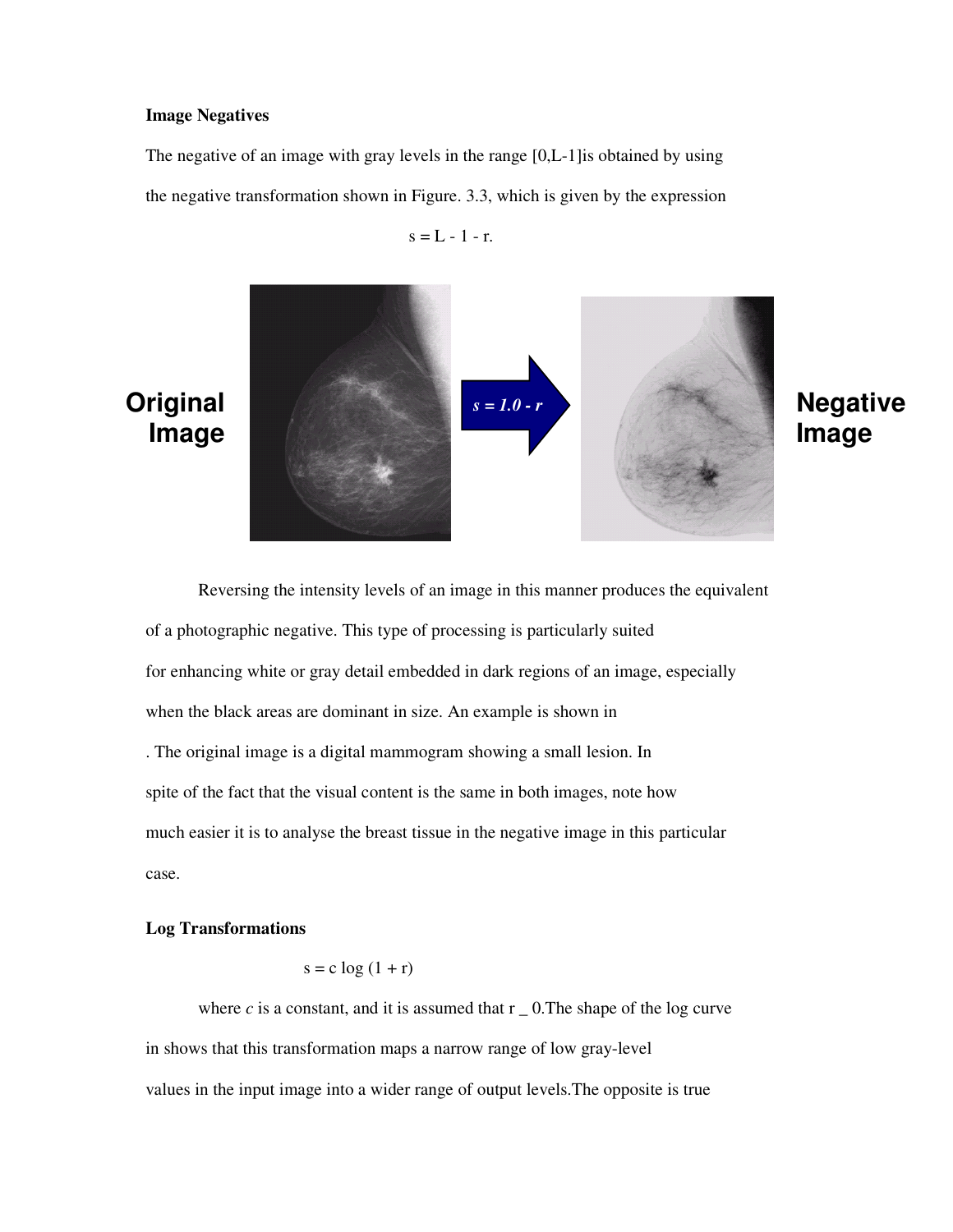of higher values of input levels.We would use a transformation of this type to expand the values of dark pixels in an image while compressing the higher-level values.The opposite is true of the inverse log transformation.Any curve having the general shape of the log functions shown in Fig. would accomplish this spreading/compressing of gray levels in an image.

In fact,



the power-law transformations discussed in the next section are much more versatile for this purpose than the log transformation. However, the log function has the important characteristic that it compresses the dynamic range of images with large variations in pixel values. A classic illustration of an application in which pixel values have a large dynamic range is the Fourier spectrum, which will be discussed in Chapter 4. At the moment, we are concerned only with the image characteristics of spectra. It is not unusual to encounter spectrum values In fact, the power-law transformations discussed in the next section are much more versatile for this purpose than the log transformation. However, the log function has the important characteristic that it compresses the dynamic range of images with large variations in pixel values. A classic illustration of an application in which pixel values have a large dynamic range is the Fourier spectrum, which will be discussed in Chapter 4. At the moment, we are concerned only with the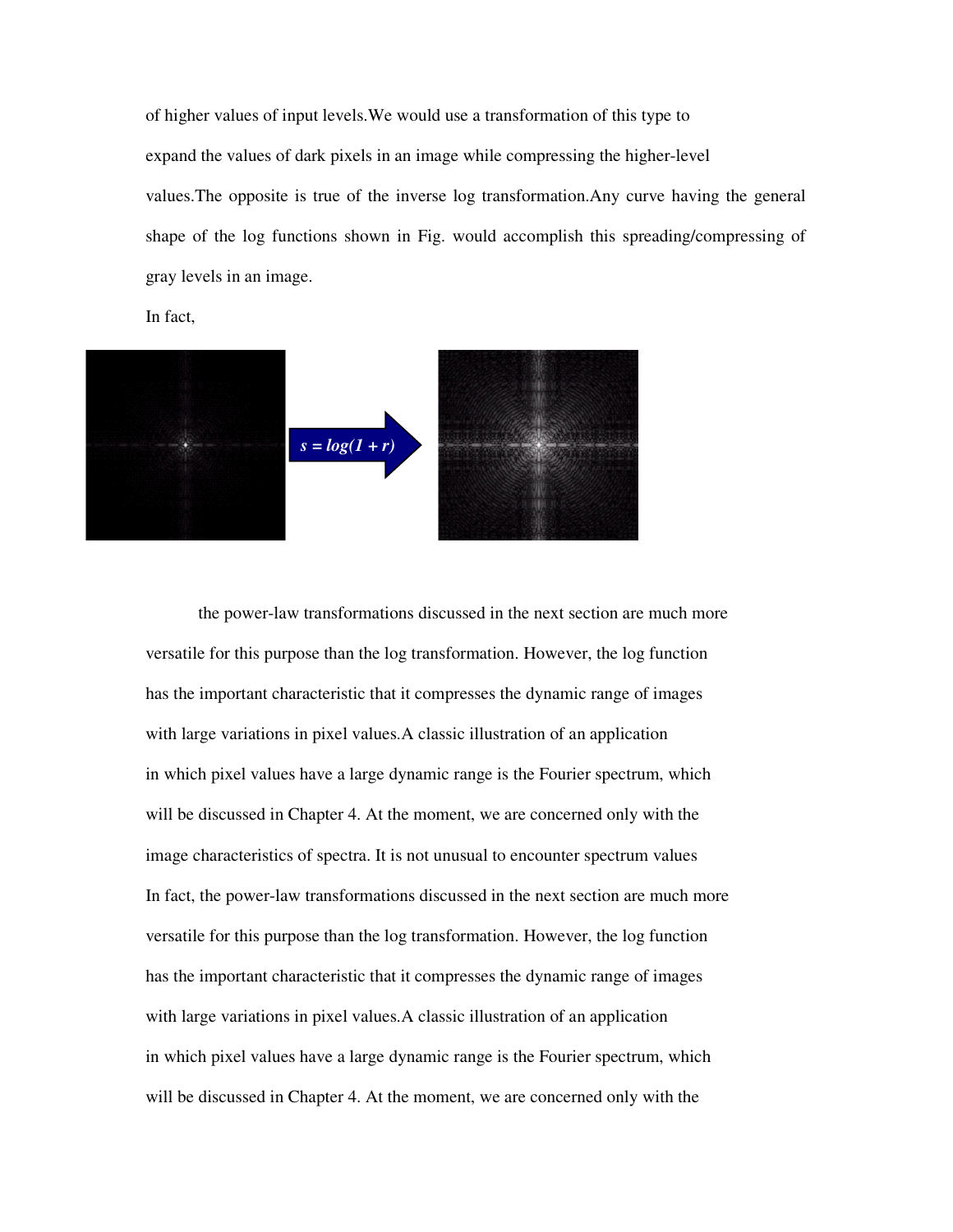image characteristics of spectra. It is not unusual to encounter spectrum values that range from 0 to or higher.While processing numbers such as these presents no problems for a computer, image display systems generally will not be able to reproduce faithfully such a wide range of intensity values. The net effectis that a significant degree of detail will be lost in the display of a typical Fourier

spectrum.



# **2. Histogram Processing**

The histogram of a digital image with gray levels in the range [0, L-1] is a discrete function hArkB=nk, where rk is the *k*th gray level and nk is the number of pixels in the image having gray level rk. It is common practice to normalize a histogram by dividing each of its values by the total number of pixels in the image, denoted by *n*. Thus, a normalized histogram is given by pArkB=nk\_n, for k=0, 1,p ,L-1. Loosely speaking, pArkB gives an estimate of the probability of occurrence of gray level rk. Note that the sum of all components of a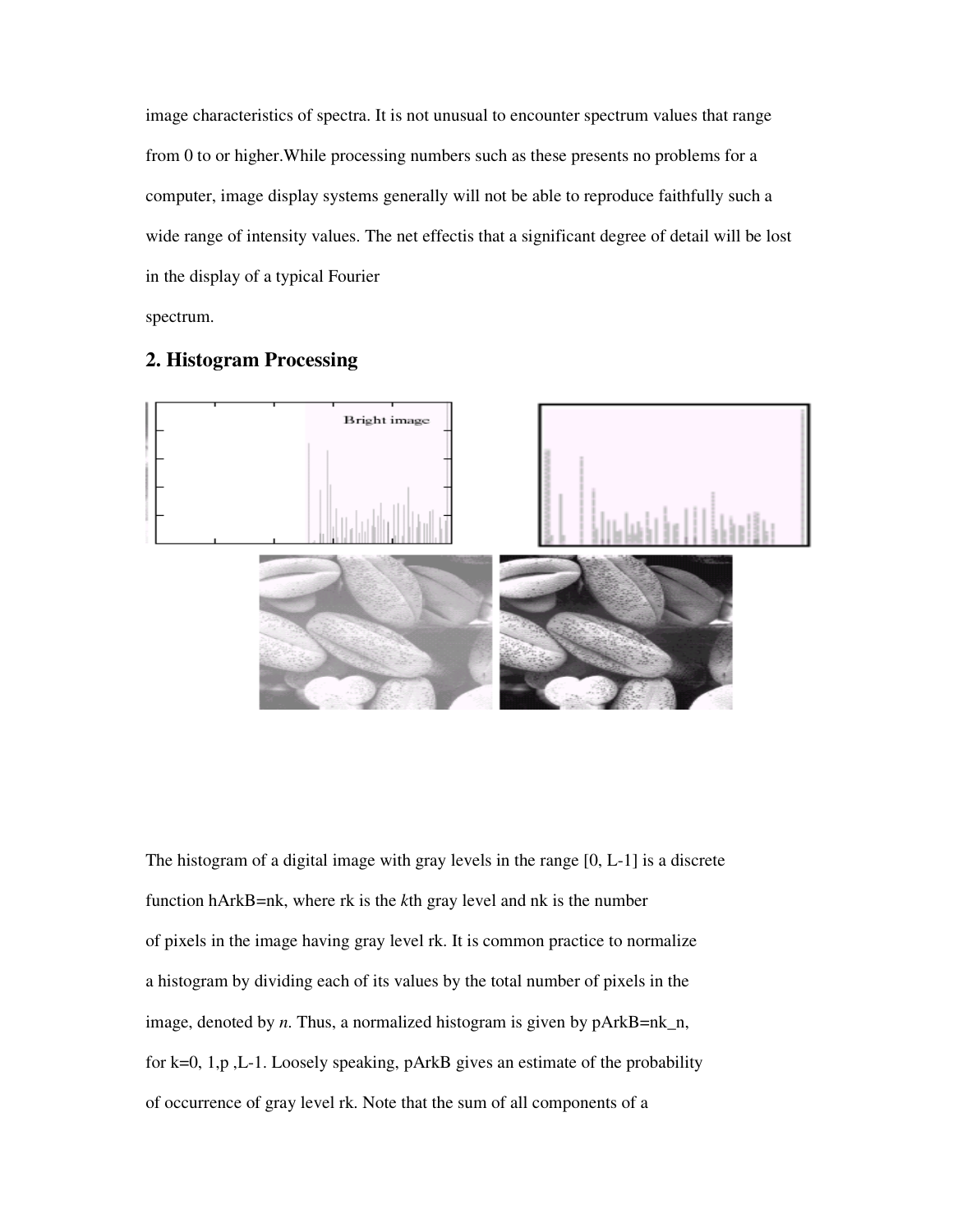normalized histogram is equal to 1.

Histograms are the basis for numerous spatial domain processing techniques. Histogram manipulation can be used effectively for image enhancement, as shown in this section. In addition to providing useful image statistics, we shall see in subsequent chapters that the information inherent in histograms also is quite useful in other image processing applications, such as image compression and segmentation. Histograms are simple to calculate in software and also lend themselves to economic hardware implementations, thus making them a popular tool for real-time image processing.

As an introduction to the role of histogram processing in image enhancement, consider which is the pollen image shown in four

basic gray-level characteristics: dark, light, low contrast, and high contrast.The right side of the figure shows the histograms corresponding to these images. The horizontal axis of each histogram plot corresponds to gray level values, rk. The vertical axis corresponds to values of hArkB=nk or pArkB=nk\_n if the values are normalized.Thus, as indicated previously, these histogram plots are simply plots of hArkB=nk versus rk or pArkB=nk\_n versus rk.

# **3. Basics of Spatial Filtering**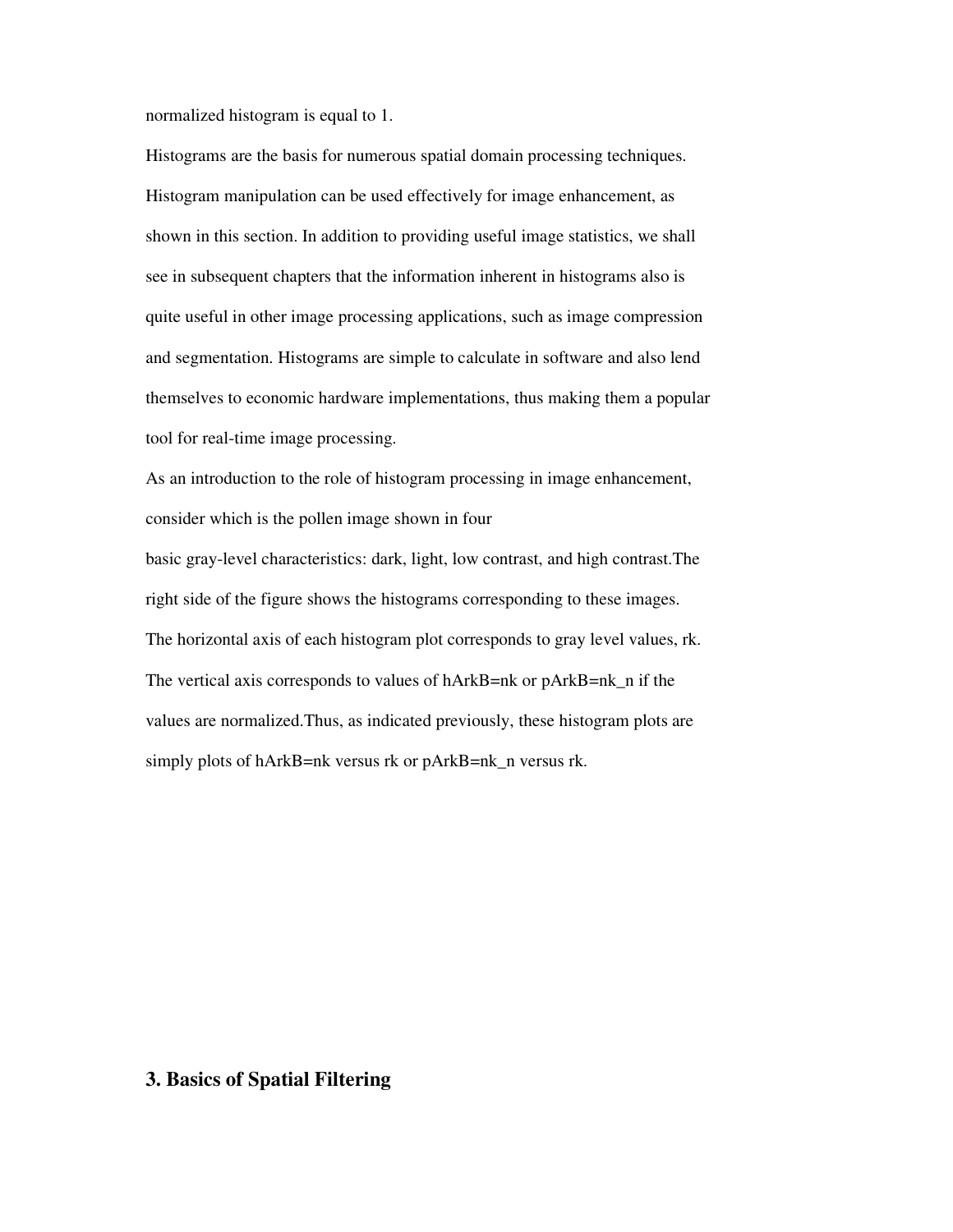| $\frac{1}{9}$ | $\frac{1}{Q}$ | $\frac{1}{9}$ | Simple              |
|---------------|---------------|---------------|---------------------|
| $\frac{1}{9}$ | $\frac{1}{9}$ | $\frac{1}{9}$ | averaging<br>filter |
| $\frac{1}{9}$ |               | $\frac{1}{q}$ |                     |

 some neighborhood operations work with the valuesof the image pixels in the neighborhood *and* the corresponding values of asubimage that has the same dimensions as the neighborhood.The subimage iscalled a *filter,mask*, *kernel, template,* or *window*, with the first three terms beingthe most prevalent terminology.The values in a filter subimage are referred toas *coefficients*, rather than pixels.

The concept of filtering has its roots in the use of the Fourier transform for signal processing in the so-called *frequency domain*. This topic is discussed in more detail in Chapter 4. In the present chapter, we are interested in filtering operations that are performed directly on the pixels of an image.We use the term *spatial filtering* to differentiate this type of process from the more traditional frequency domain filtering.

 $R = w(-1, -1)f(x - 1, y - 1) + w(-1, 0)f(x - 1, y) + p$ ...........+ w(0, 0)f(x, y) + p + w(1, 0)f(x +  $1, y$  + w(1, 1)f(x + 1, y + 1),

The mechanics of spatial filtering are illustrated infig.The process consists simply of moving the filter mask from point to point in an image. At each point (x, y), the *response* of the filter at that point is calculated using a predefined relationship. For *linear* spatial filtering (see Section 2.6 regarding linearity),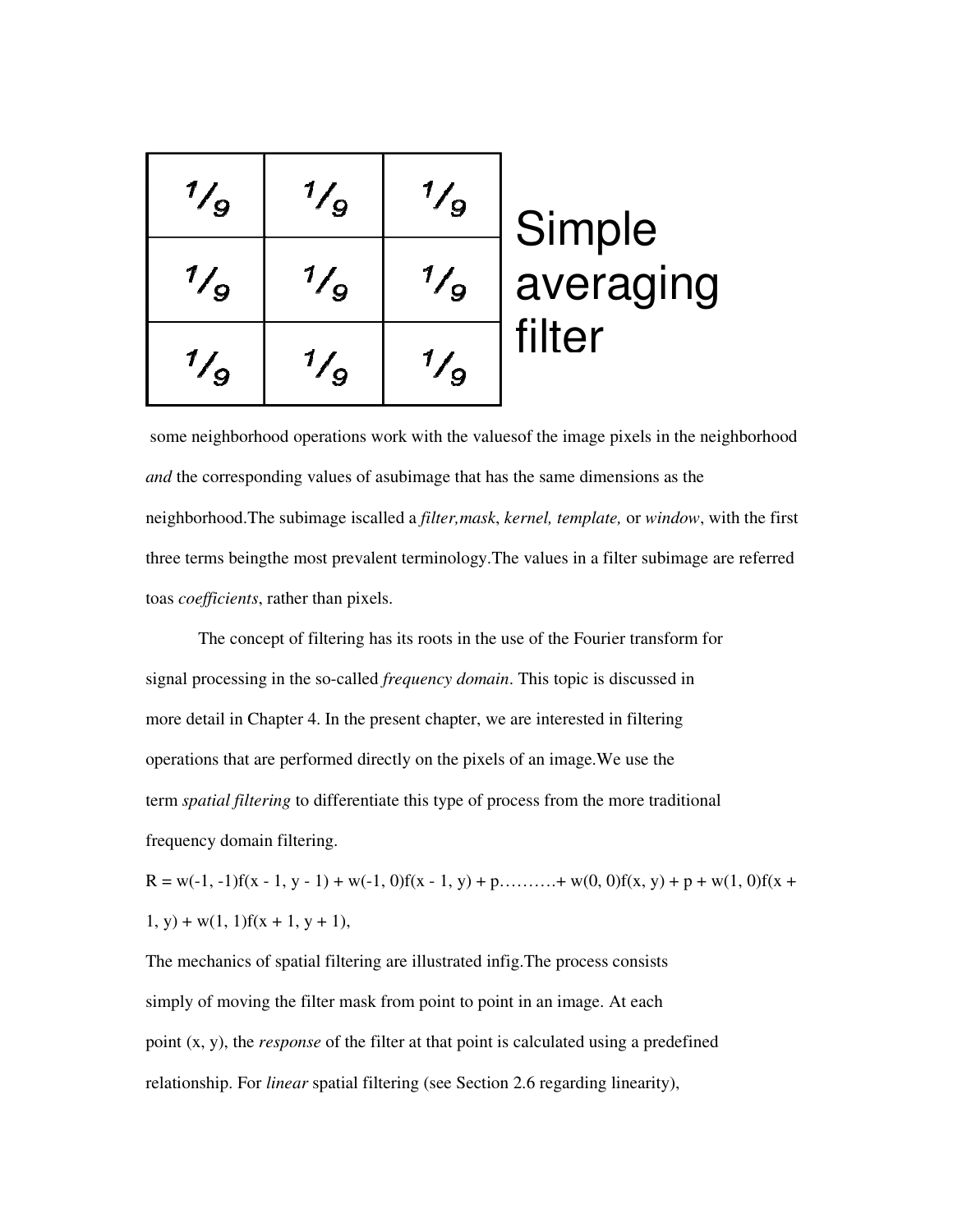the response is given by a sum of products of the filter coefficients and the corresponding image pixels in the area spanned by the filter mask.For the 3\*3 mask shown in the result (or response), *R*, of linear filtering with the filter mask at a point  $(x, y)$  in the image is

which we see is the sum of products of the mask coefficients with the corresponding pixels directly under the mask. Note in particular that the coefficient  $w(0, 0)$  coincides with image value  $f(x, y)$ , indicating that the mask is centered at  $(x, y)$  when the computation of the sum of products takes place. For a mask of size m<sup>\*</sup>n, we assume that  $m=2a+1$  and  $n=2b+1$ , where a and b are nonnegative integers. All this says is that our focus in the following discussion will be on masks of *odd* sizes, with the smallest meaningful size being

#### **Smoothing Spatial Filters**

Smoothing filters are used for blurring and for noise reduction. Blurring is used in preprocessing steps, such as removal of small details from an image prior to (large) object extraction, and bridging of small gaps in lines or curves. Noise reduction can be accomplished by blurring with a linear filter and also by nonlinear filtering.

#### **Smoothing Linear Filters**

The output (response) of a smoothing, linear spatial filter is simply the average of the pixels contained in the neighborhood of the filter mask. These filters sometimes are called *averaging filters*. For reasons explained in Chapter 4, they also are referred to a *lowpass filters*.

The idea behind smoothing filters is straightforward. By replacing the value of every pixel in an image by the average of the gray levels in the neighborhood defined by the filter mask, this process results in an image with reduced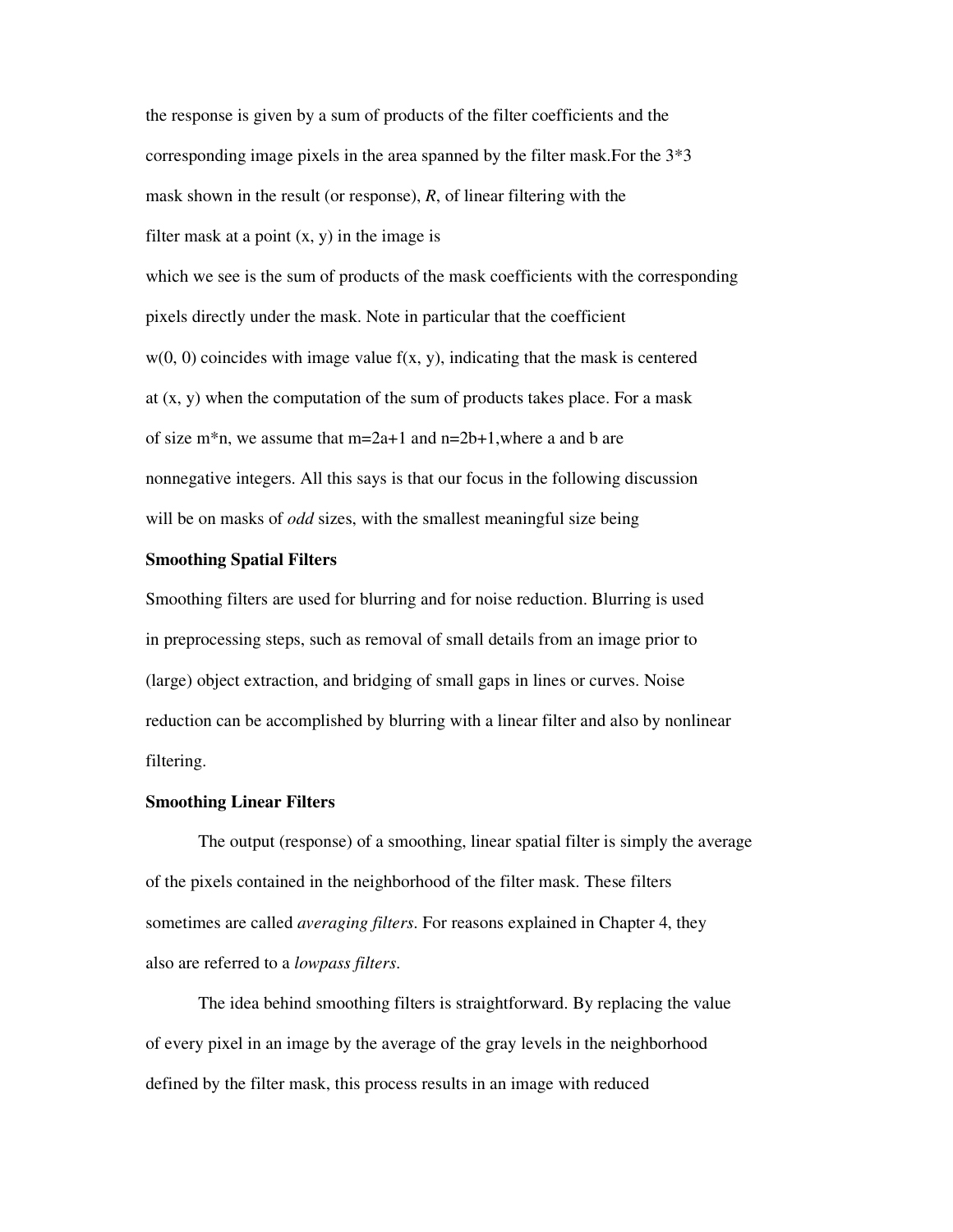"sharp" transitions in gray levels. Because random noise typically consists of sharp transitions in gray levels, the most obvious application of smoothing is noise reduction. However, edges (which almost always are desirable features of an image) also are characterized by sharp transitions in gray levels, so averaging filters have the undesirable side effect that they blur edges. Another application of this type of process includes the smoothing of false contours that result

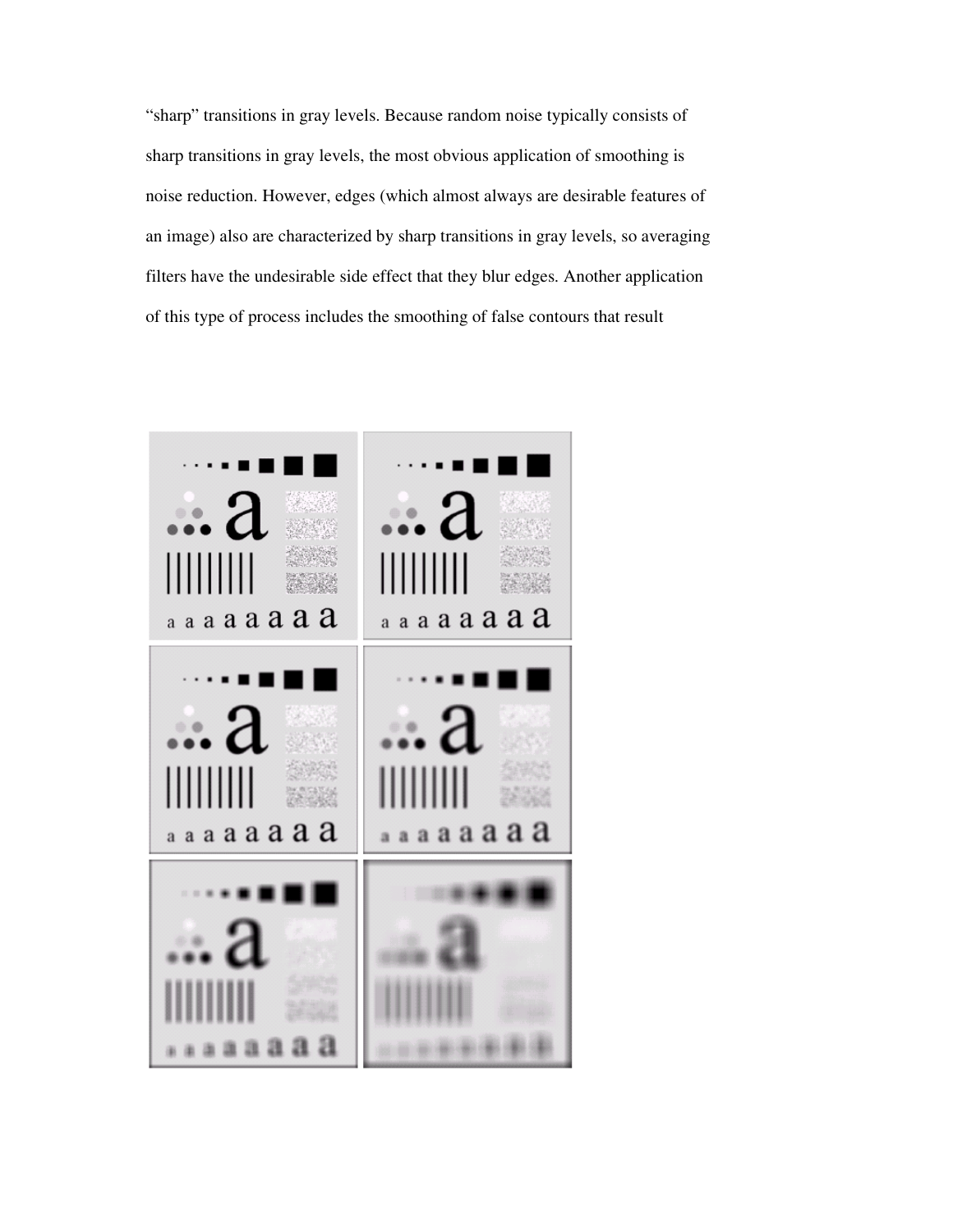#### **Sharpening Spatial Filters**

The principal objective of sharpening is to highlight fine detail in an image or to enhance detail that has been blurred, either in error or as a natural effect of a particular method of image acquisition. Uses of image sharpening vary and include applications ranging from electronic printing and medical imaging to industrial inspection and autonomous guidance in military systems.

In the last section, we saw that image blurring could be accomplished in the spatial domain by pixel averaging in a neighborhood. Since averaging is analogous to integration, it is logical to conclude that sharpening could be accomplished by spatial differentiation.This, in fact, is the case, and the discussion in this section deals with various ways of defining and implementing operators for sharpening by digital differentiation. Fundamentally, the strength of the response of a derivative operator is proportional to the degree of discontinuity of the image at the point at which the operator is applied.Thus, image differentiation enhances edges and other discontinuities (such as noise) and deemphasizes areas with slowly varying gray-level values.

In the two sections that follow, we consider in some detail sharpening filters that are based on first- and second-order derivatives, respectively. Before proceeding with that discussion, however, we stop to look at some of the fundamental properties of these derivatives in a digital context. To simplify the explanation, we focus attention on one-dimensional derivatives. In particular, we are interested in the behavior of these derivatives in areas of constant gray level (flat segments), at the onset and end of discontinuities (step and ramp discontinuities), and along gray-level ramps.These types of discontinuities can be used to model noise points,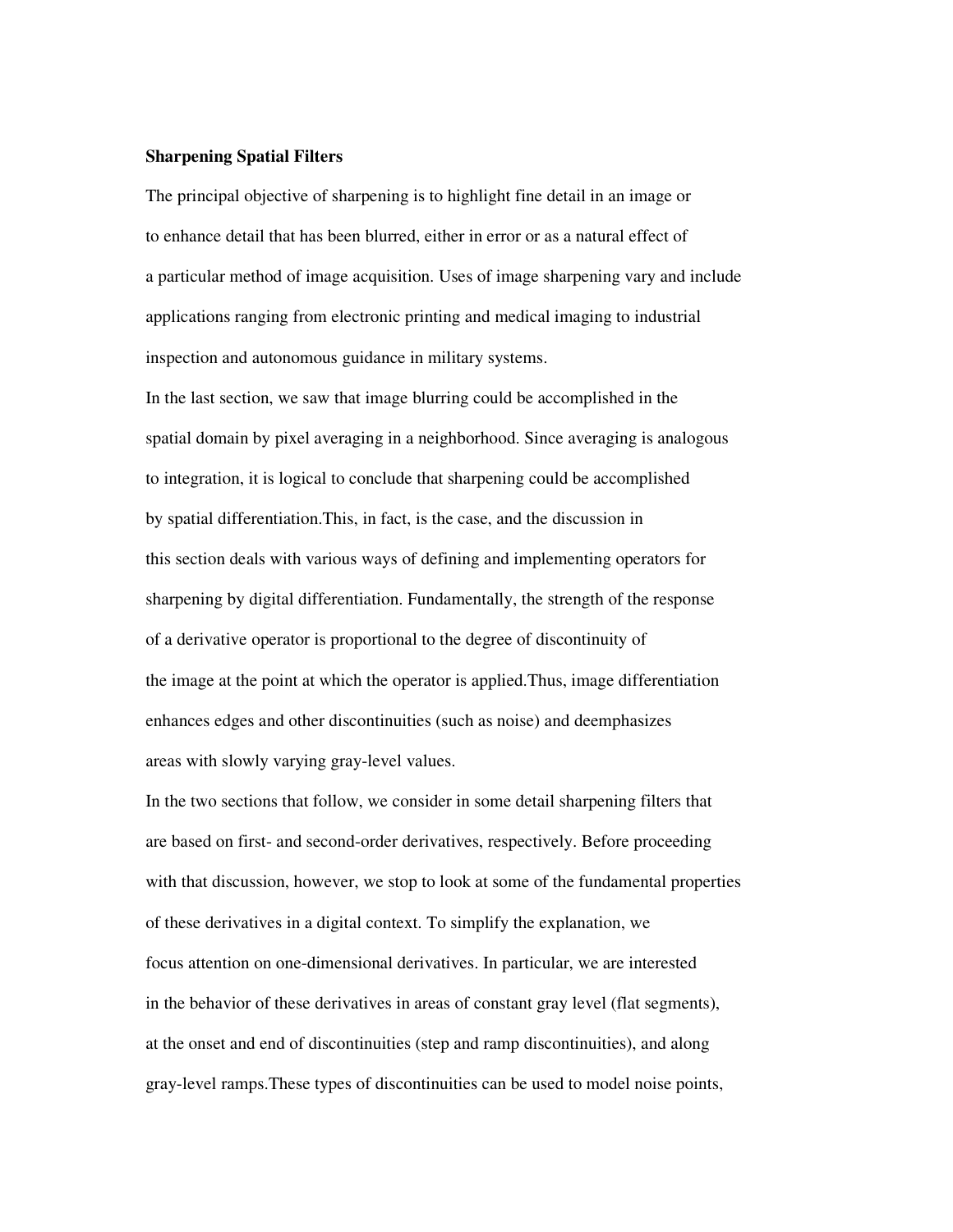lines, and edges in an image.The behavior of derivatives during transitions into

and out of these image features also is of interest.

The derivatives of a digital function are defined

# **4.Frequency Domain filters:**

The frequency domain methods of image enhancement are based on convolution theorem.

This isrepresented as,

$$
g(x, y) = h(x, y)^* f(x, y)
$$

Where.

 $g(x, y)$  = Resultant image

 $h(x, y)$  = Position invariant operator

 $f(x, y)$ = Input image

The Fourier transform representation of equation above is,

$$
G(u, v) = H(u, v) F(u, v)
$$

The function H (u, v) in equation is called transfer function. It is used to boost the edges of

inputimage f (x, y) to emphasize the high frequency components.

The different frequency domain methods for image enhancement are as follows.

- 1. Contrast stretching.
- 2. Clipping and thresholding.
- 3. Digital negative.
- 4. Intensity level slicing and

5. Bit extraction.

## **Contrast Stretching:**

Due to non-uniform lighting conditions, there may be poor contrast between the background

andthe feature of interest. Figure shows the contrast stretching transformations.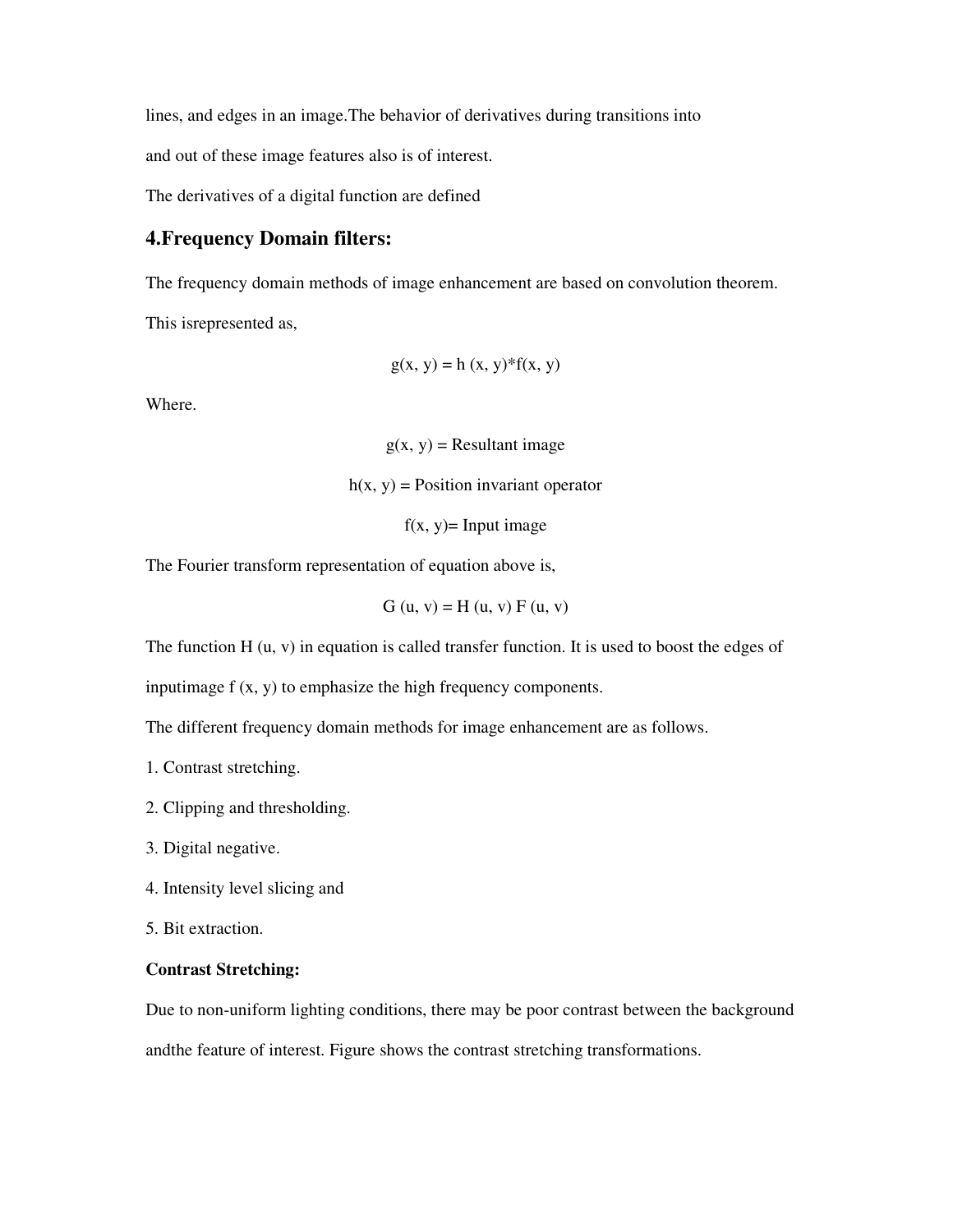These stretching transformations are expressed asIn the area of stretching the slope of transformation is considered to be greater than unity. Theparameters of stretching transformations i.e., a and b can be determined by examining thehistogram of the image.

#### **Clipping and Thresholding:**

Clipping is considered as the special scenario of contrast stretching. It is the case in which the parameters are  $\alpha = \gamma = 0$ . Clipping is more advantageous for reduction of noise in input signals ofrange [a, b].

Threshold of an image is selected by means of its histogram

#### **Digital Negative:**

The digital negative of an image is achieved by reverse scaling of its grey levels to the transformation. They are much essential in displaying of medical images.

## **Intensity Level Slicing:**

The images which consist of grey levels in between intensity at background and other objects require to reduce the intensity of the object. This process of changing intensity level is done withthe help of intensity level slicing. They are expressed as

# **5.Homomorphic filtering:**

The illumination-reflectance model can be used to develop a frequency domain procedure for improving the appearance of an image by simultaneous gray-level range compression and contrast enhancement. An image  $f(x, y)$  can be expressed as the product of illumination andreflectance components:

$$
f(x, y) = i(x, y)r(x, y).
$$

Equation above cannot be used directly to operate separately on the frequency components of illumination and reflectance because the Fourier transform of the product of two functions is not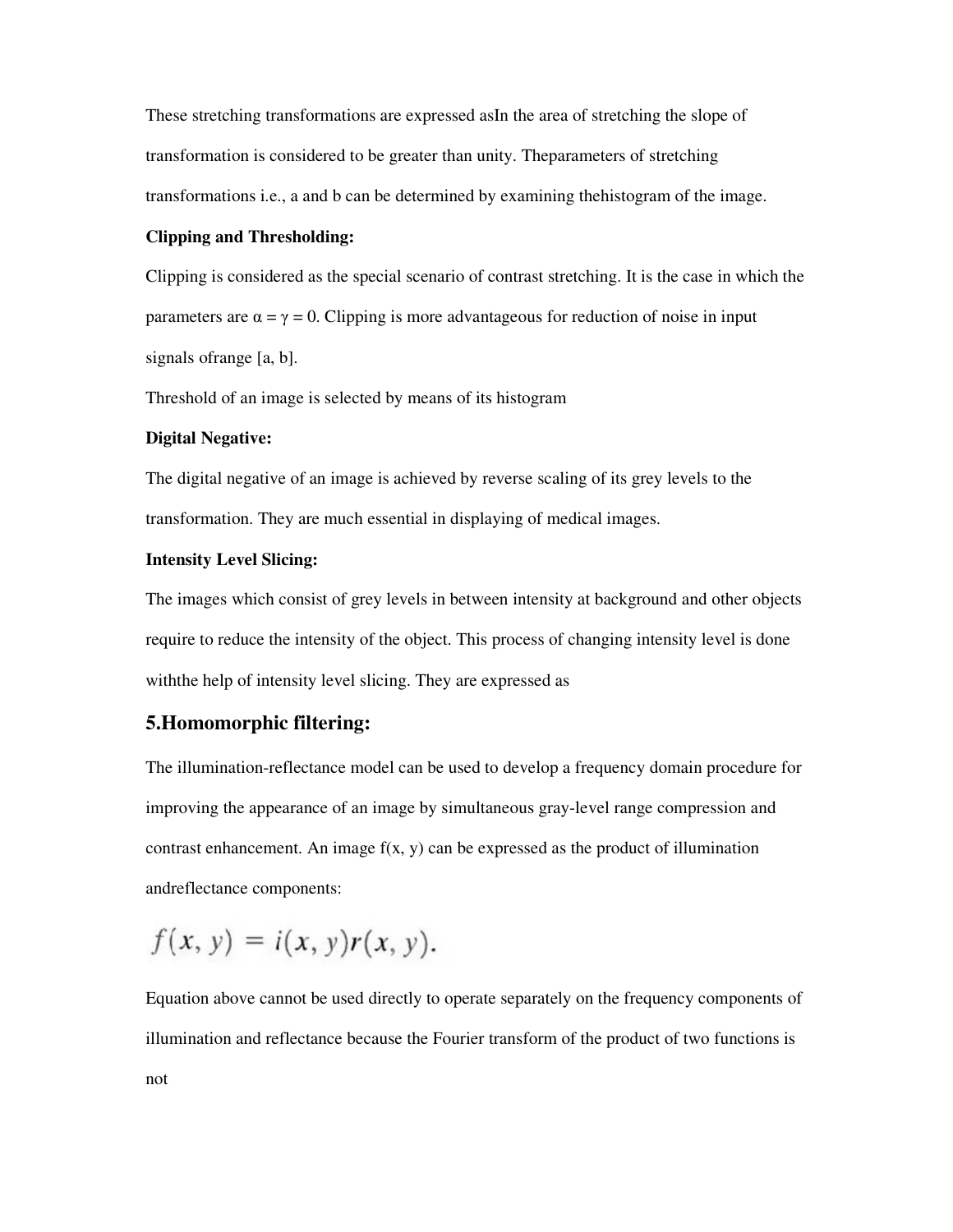separable; in other words,

$$
\mathfrak{S}\big\{f(x,y)\big\}\neq \mathfrak{S}\big\{i(x,y)\big\}\mathfrak{S}\big\{r(x,y)\big\}.
$$

Suppose, however, that we define

$$
z(x, y) = \ln f(x, y)
$$
  
=  $\ln i(x, y) + \ln r(x, y)$ .

Then

$$
\mathfrak{S}\{z(x, y)\} = \mathfrak{S}\{\ln f(x, y)\}
$$
  
=  $\mathfrak{S}\{\ln i(x, y)\} + \mathfrak{S}\{\ln r(x, y)\}\$ 

or

$$
Z(u, v) = Fi(u, v) + Fr(u, v)
$$

where Fi  $(u, v)$  and Fr  $(u, v)$  are the Fourier transforms of ln i(x, y) and ln r(x, y), respectively. If

we process  $Z(u, v)$  by means of a filter function  $H(u, v)$  then, from

$$
S(u, v) = H(u, v)Z(u, v)
$$
  
=  $H(u, v)F_i(u, v) + H(u, v)F_r(u, v)$ 

where S (u, v) is the Fourier transform of the result. In the spatial domain

$$
s(x, y) = \mathfrak{F}^{-1}\big\{S(u, v)\big\}
$$
  
=  $\mathfrak{F}^{-1}\big\{H(u, v)F_i(u, v)\big\} + \mathfrak{F}^{-1}\big\{H(u, v)F_i(u, v)\big\}.$ 

By letting